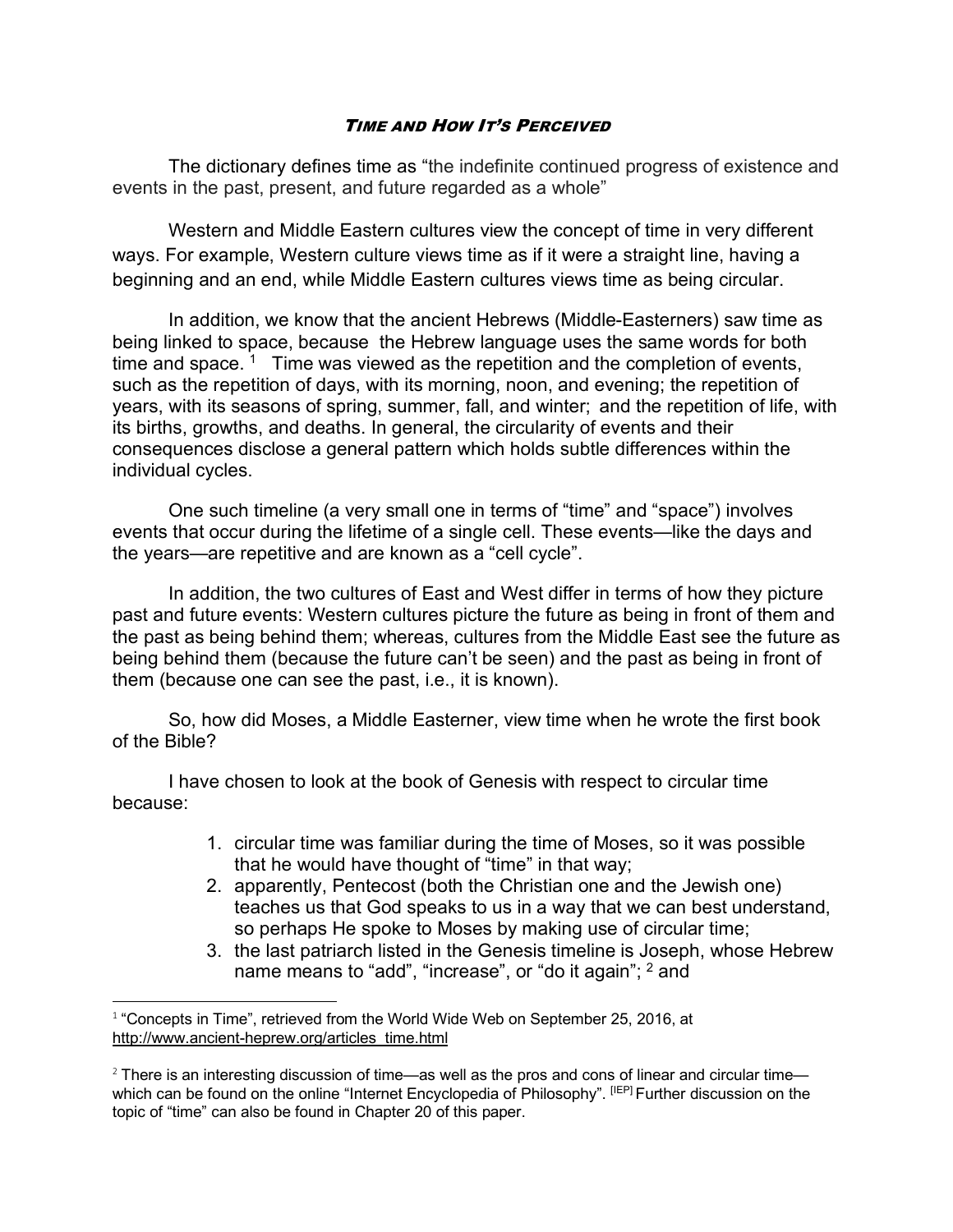4. by assuming circular time in the book of Genesis, I've noticed many different times lines in Genesis, each of which bears an uncanny resemblance to scientific date.

Thus far, I've seen:

- an agreement between the Biblical and scientific age of the solar system (i.e., 13.7 billion years, using Psalm 90, the only psalm believed to be written by Moses),
- an agreement on the divisions of the Precambrian time periods and the Super-Big Days of Creation,
- an agreement of the occurrences during these time periods and the occurrences during the first 5 Super-Big Days of Creation, (including the  $4<sup>th</sup>$  SBD's development of a timeline that uses the dating of the Big Bang to look at a timeline that involves the life and death of our sun.)
- the coincidence between the fruit in the Garden of Eden and mitochondria,
- an agreement between the timing of Adam and Eve and the first animal fossils,
- an agreement of the alignment of Adam and Eve with the development of sexes for plants and animal,
- an agreement of the number of chromosomes in a human male sperm and the number of ancestral names found in the book of Genesis. (i.e., 23)
- an agreement of the Y chromosome changes and the ancestral lifeline changes,
- the alignment of Noah and his wife with the development of the X and Y chromosomes, and thus in the development of mammals,
- the alignment of Nephilim (i.e., giants) with dinosaurs,
- an agreement between the evolution and timing of the 3 types of Mammals and the Noah's 3 sons Ham, Japheth, and Shem,
- an exact match between the packing of DNA into the nucleus of a cell and the packing of animals into Noah's ark,
- the agreement of the first mention of bird during Noah's time with the existence/appearance of the archaeopteryx (or the first known bird, "ancient wing from the printing stone") in evolution,